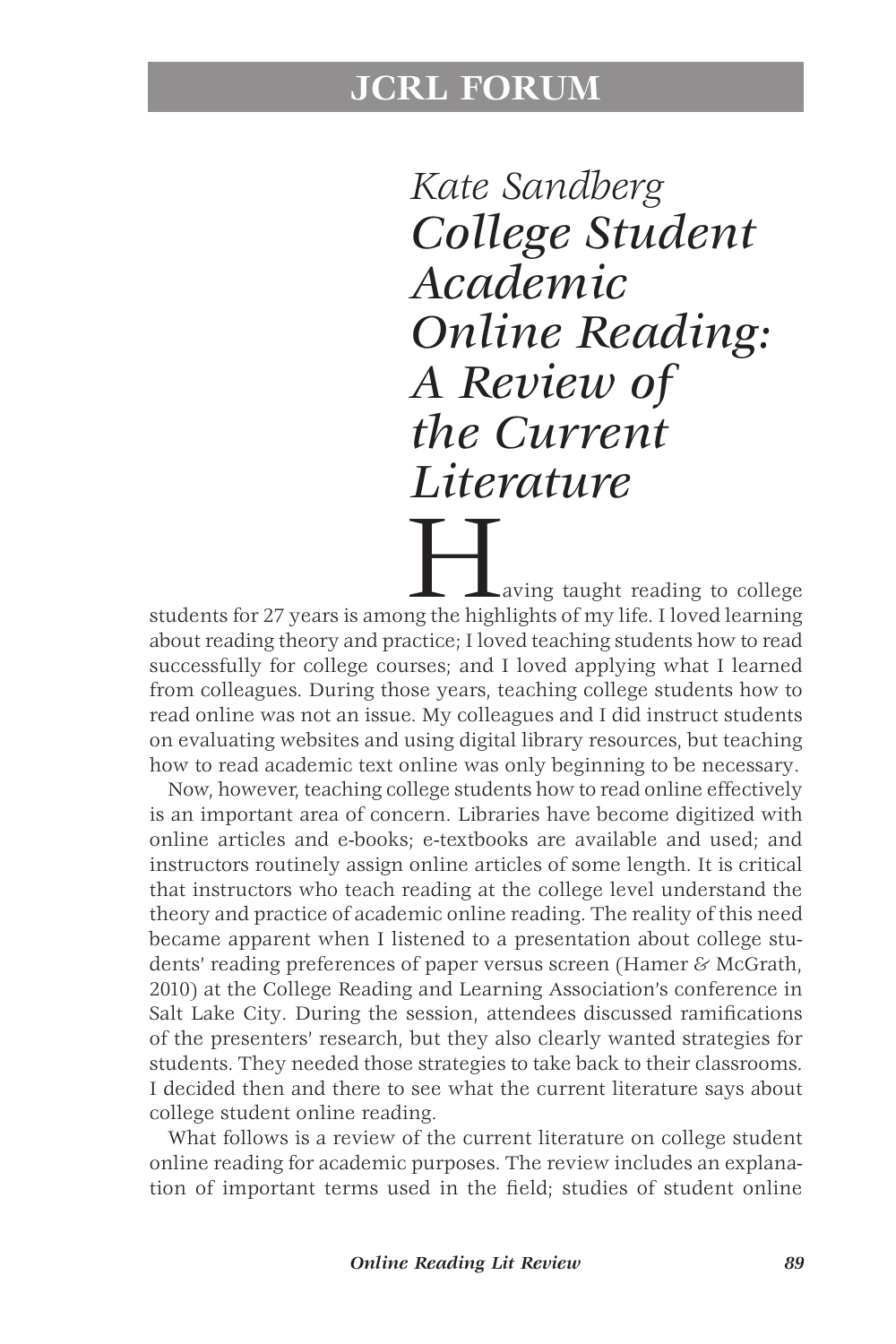reading preferences, comprehension, and strategies; and problems with online reading for students. It does not include a critique of the studies mentioned or research earlier than 2003.

#### **Method**

After browsing the literature, I made a grid with a list of keyword sets that came up most often and the databases that seemed to give the most results. I searched each database with every set. The databases were Academic Search Premier, Applied Science and Technology, ERIC, Education Abstracts, ScienceDirect [sic], and Wilson Select Plus. The keyword sets that I used were (a) online reading + college, (b) transliteracies + college, (c) digital literacy + college + student, (d) information literacy + college + reading, (e) college + online reading + gender, (f) e-reading + college, and (g) onscreen reading + college. The most successful, prolific set was online reading + college.

With one exception (Wilder, 2005), I read only peer-reviewed articles and arbitrarily chose 2003 as the cut-off date for "current" literature. The digital world evolves so quickly that I thought earlier articles, most likely written about research from 2002 or earlier, would not reflect the state of students' current usage trends. I excluded articles that investigated English-language-learning students reading online, college faculty online reading practices, general teaching methods for online environments, online writing, secondary student online reading, and research in third world countries. There are articles in these areas, but I kept a narrow focus for this review.

#### **Definition of Terms**

The literature of college student online reading has several terms that appear often enough that an explanation of them seems appropriate.

*Online reading, onscreen reading*, and *e-reading* are seemingly interchangeable terms that do not appear to be defined in the literature but are assumed to be part of our lay vocabulary. All three mean the reading of text, video, and graphics on an electronic screen, whether it is a computer, television, or hand-held device. This type of reading is contrasted to reading on paper in books, magazines, journals, and from a printer. There was one exception to the definition of online reading (McCrudden, Magliano, & Schraw, 2011), where it meant "moment-tomoment processing of text during reading" (p. 70) on paper.

*Hypertext* is the result of computer programming so that text can be read non-linearly (Le Bigot & Rouet, 2007; McEneaney, Li, Allen, & Guzniczak, 2009). A reader may click on a word or phrase (colored blue and called a hyperlink) that appears in the sentences or graphics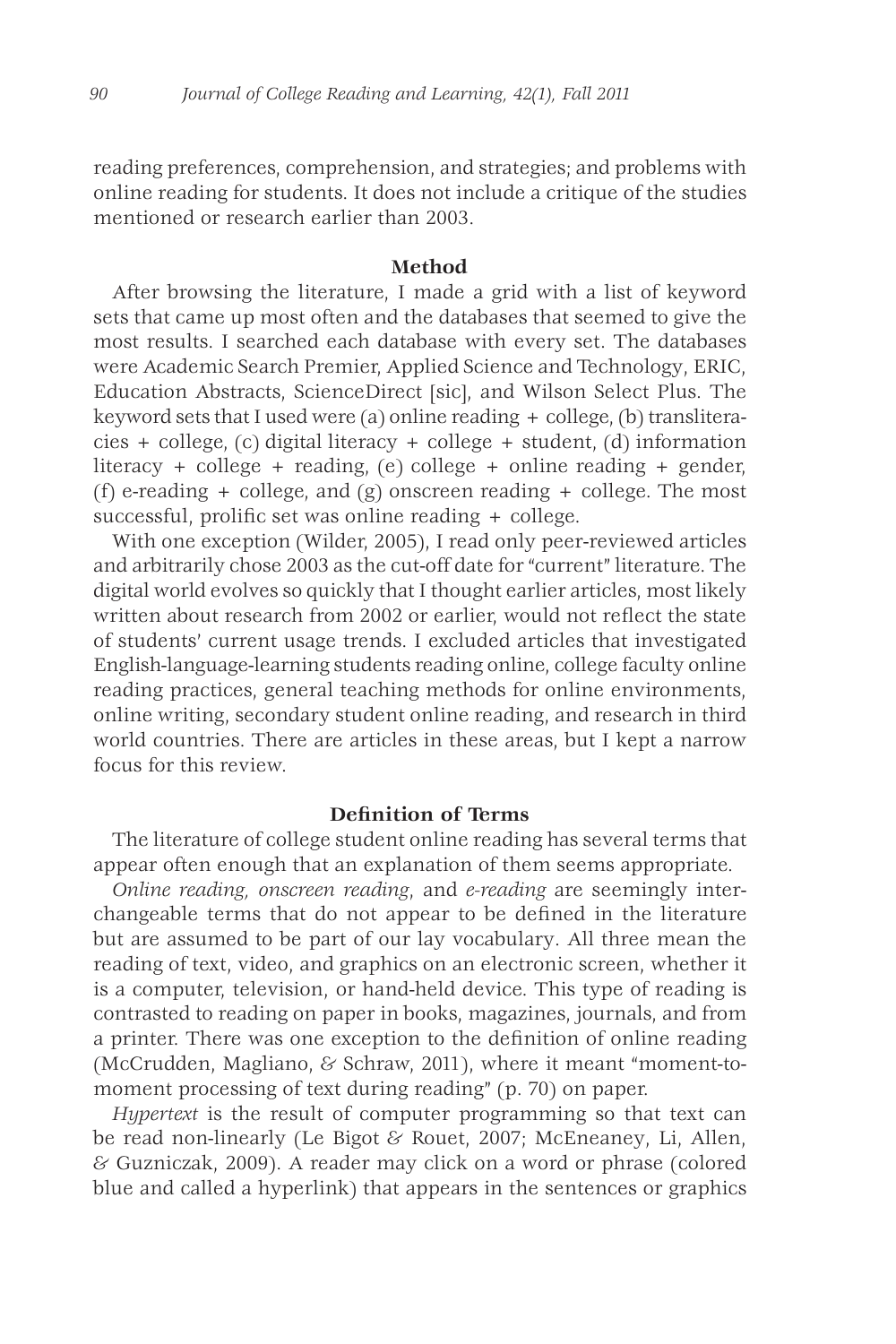of the piece. The reader then goes immediately to another web page and reads more about that hyperlink's concept. If that second page has hyperlinks, a reader may click on any or all of them too. This type of programming allows the reader to continue to click on hyperlinks in an infinite number of paths; therefore, every reader may have a different reading path. It is this non-linear, non-ordered reading that is so different from reading paper text.

*Digital literacy* and *information literacy* are two terms used extensively in the academic library literature. College and university library personnel vigorously debate the definitions of these terms and how to best serve their students in the electronic age (Orme, 2008; Wilder, 2005), but with little agreement. The variety of definitions of these terms is most likely due to the infancy of the field and how quickly librarians have had to make the best decisions for their libraries.

However, Eshet-Alkalai and Chajut (2009), education psychologists, have a definition of digital literacy that seems appropriate: "the ability to employ a wide range of cognitive and emotional skills in using digital technologies" (p. 713). They, along with Eshet-Alkalai and Amichai-Hamburger (2004), use a conceptual model of digital literacy that includes photovisual literacy, reproduction (creation of products) literacy, branching (nonlinear navigation) literacy, and socio-emotional literacy. Eshet-Alkalai and Chajut add real-time thinking, which is the ability to process information, such as in chat rooms or games. This review will show that the teaching of branching literacy or nonlinear navigation of hypertext is particularly important to college teachers of reading.

*Transliteracies* is a term used in a 2005-2009 University of California, Santa Barbara project. The Transliteracies Project, directed by Dr. Alan Liu, (http://transliteracies. english.ucsb.edu/category/research-project/) focused on online reading. The project's working definition of online reading was "the experience of 'text-plus' media by individuals and groups in digital, networked information environments" (http:// transliteracies.english.ucsb.edu/category/research-project/ definition-of-online-reading). The project appears to be finished in late 2009 with no peer-reviewed articles. Then the term morphed into the singular "transliteracy" in later, unrelated projects that do not focus on online reading (Ipri, 2010; Thomas et al., 2007). For our purposes, transliteracy(ies) is a nice-to-know, but not critical, term.

### **Student Online Reading Preferences**

The previously mentioned Hamer and McGrath presentation (2010) focused on undergraduate, good readers' preferences  $(n = 237)$  in a convenience, not random, survey. Those readers reported that it is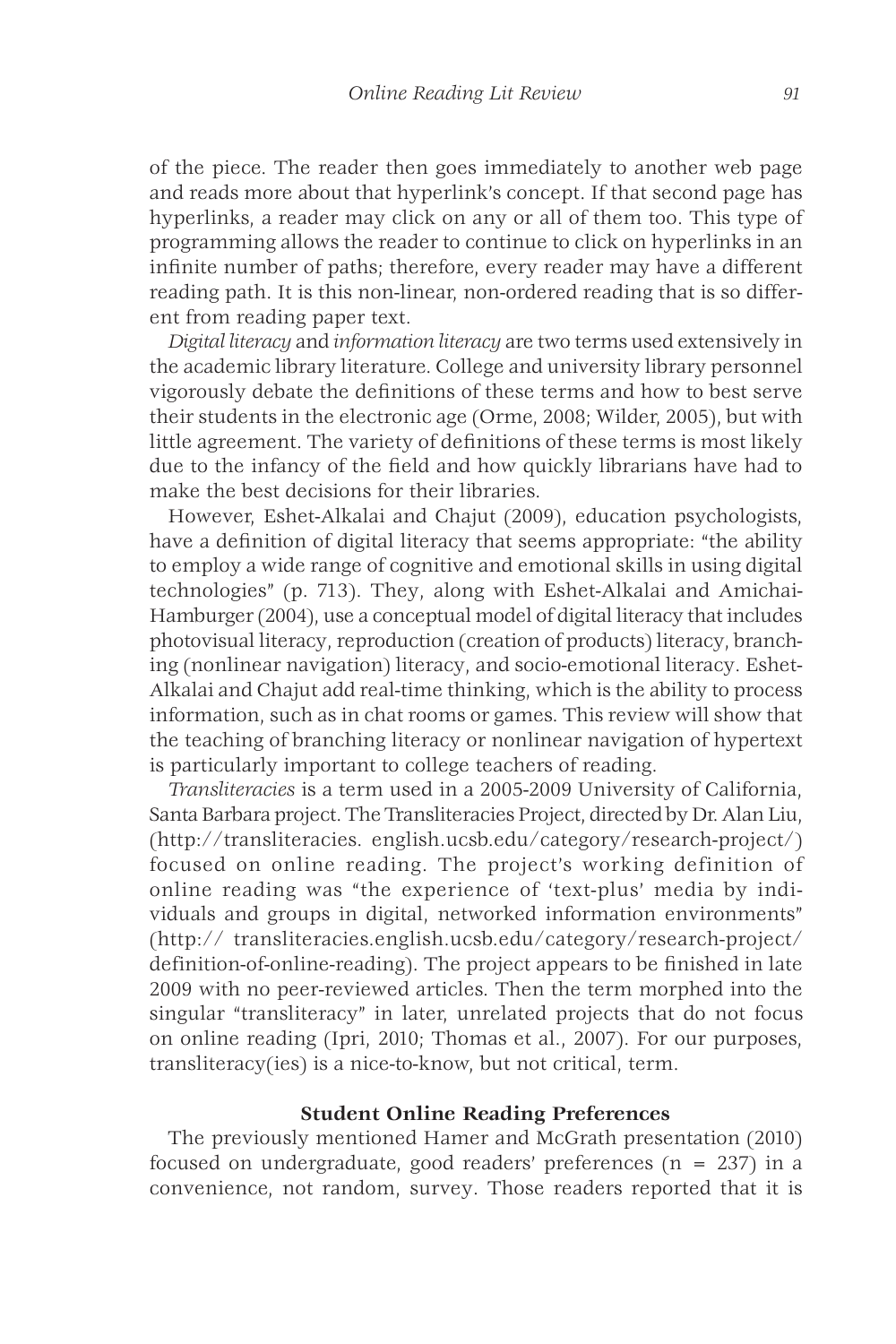easier to concentrate with text on paper than screen (72.6% vs. 7.2%), easier to remember more information with paper than online (60.8% vs. 5.9%), and if given the choice, 71.7% would ask for paper text. All other studies in this section also used a convenience survey method.

Longhurst (2003), who teaches history at Carnegie Mellon University, discovered that "even technologically proficient students, though generally enthusiastic about the use of online materials in undergraduate courses, have deep reservations about reading assignments located on the web instead of paper" (p. 343). Longhurst and his colleagues surveyed their introductory history students ( $n = 318$ ) and found that 64% preferred printed materials rather than online ones for readability. Almost all the surveyed students printed out their reading materials. Because of this clear preference, the faculty reduced the number of web-based reading assignments and changed online readings to pdfs, exact online replicas, of original documents.

Spencer (2006) echoes those findings with a survey of 254 graduate and undergraduate business students in British Columbia, Canada. The author found that 92% of the students printed out the item when they worked concurrently with something else, 82% printed it out if it was long or complicated, 80% printed it out if they wanted to study from it, and 75% printed it when they wanted it to take notes. Flexibility, portability, reliability, and the physical holding of the material were cited as reasons for printing.

Liu (2006) surveyed graduate students from a variety of disciplines. These 133 students went first to online library text resources (51.9%) or the World Wide Web (28.6%) rather than paper text, but 80.5% always or frequently printed out the document and read the printed text rather than online.

The only article I found on gender differences and preferences (Liu  $\&$ Huang, 2008) was done at a major university in China. The convenience sample of 203 graduate and undergraduate students found female readers to report a stronger preference for paper (73.2%) than males (51.3%). The survey showed that these women annotated more than men, printed out the documents more, and were less active browsers, which may account for the difference between the sampled men and women.

Reading e-books, whether from the library or as an e-textbook, appears to be problematic. Berg, Hoffman, and Dawson (2010) used a prompted, think-aloud method for 20 undergraduates to investigate how the students used e-books versus print books. The authors concluded that even though these students were highly computer literate, they did not know how to navigate and use e-books effectively. Students expected the e-book to progress in a linear fashion, which was not the case, so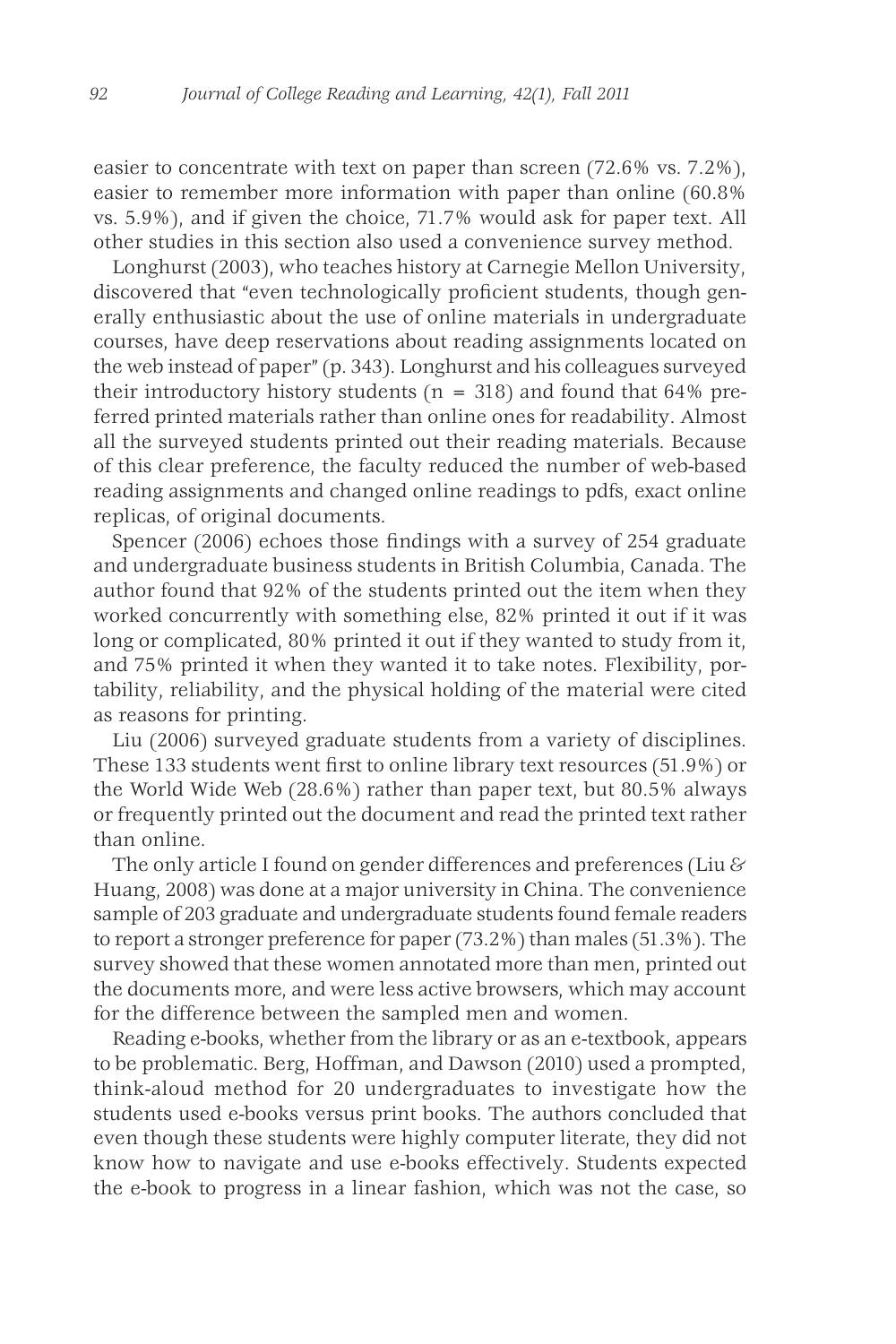they would get lost and become disoriented. Woody, Daniel, and Baker (2010) found that students preferred print textbooks to e-textbooks, even after experience with e-books and a high comfort level with computers.

# Online Comprehension and Strategies

McEneaney, Li, Allen, and Guzniczak (2009) reported on two studies of undergraduates' and graduate students' reading of hypertext based on instructor prompts. In the first study, the researchers wanted to find if prompts influenced the understanding of hypertext. They prompted 69 students to read with either an aesthetic (immersion in the text, lived-through experience) or an efferent (practical) stance before the students read online. After reading online, the students filled out a T/F test and wrote an essay. Researchers found that the prompts did affect reader stance (purpose) and that aesthetic readers achieved higher levels of understanding. The second study in the article involved tracking students' navigation of 36 hypertext links within the text after receiving either an aesthetic or efferent prompt. McEneaney et al. found that reading rates changed during reading with more time spent early in the session when readers used a more complex navigation system than later when they were more linear. These findings, the researchers suggest, may correspond to the need for previewing.

Le Bigot and Rouet (2007) studied the importance of previous knowledge, task assignment, and format on comprehension of multiple online texts. The authors had 65 volunteer undergraduate and graduate students read hypertext selections that had various combinations of keys, menus, and rhetorical aids. The researchers measured comprehension by a multiple-choice test and an argument or summary essay. They reported that the usability of hypertext is strongly related to the organizing devices and rhetorical structure of the piece. Readers constantly tried to maintain coherence as they navigated through the hypertext. Less complex rhetorical devices that work in linear reading did not work in hypertext. Through quantitative measurement, the authors concluded that prior knowledge does increase comprehension, the argument assignment brought better essays than the summary, and students need specific directions or study aids to help them build necessarily complex, non-linear navigation strategies.

Yang (2010) studied an instructional technique called Reciprocal Teaching in a Taiwanese college remedial online reading environment. Reciprocal Teaching involves the instructor modeling and providing scaffolding for predicting, questioning, clarifying, and summarizing (Rosenshine & Meister, 1993). The students then begin to provide scaffolding and guidance for their peers. Yang had 129 college students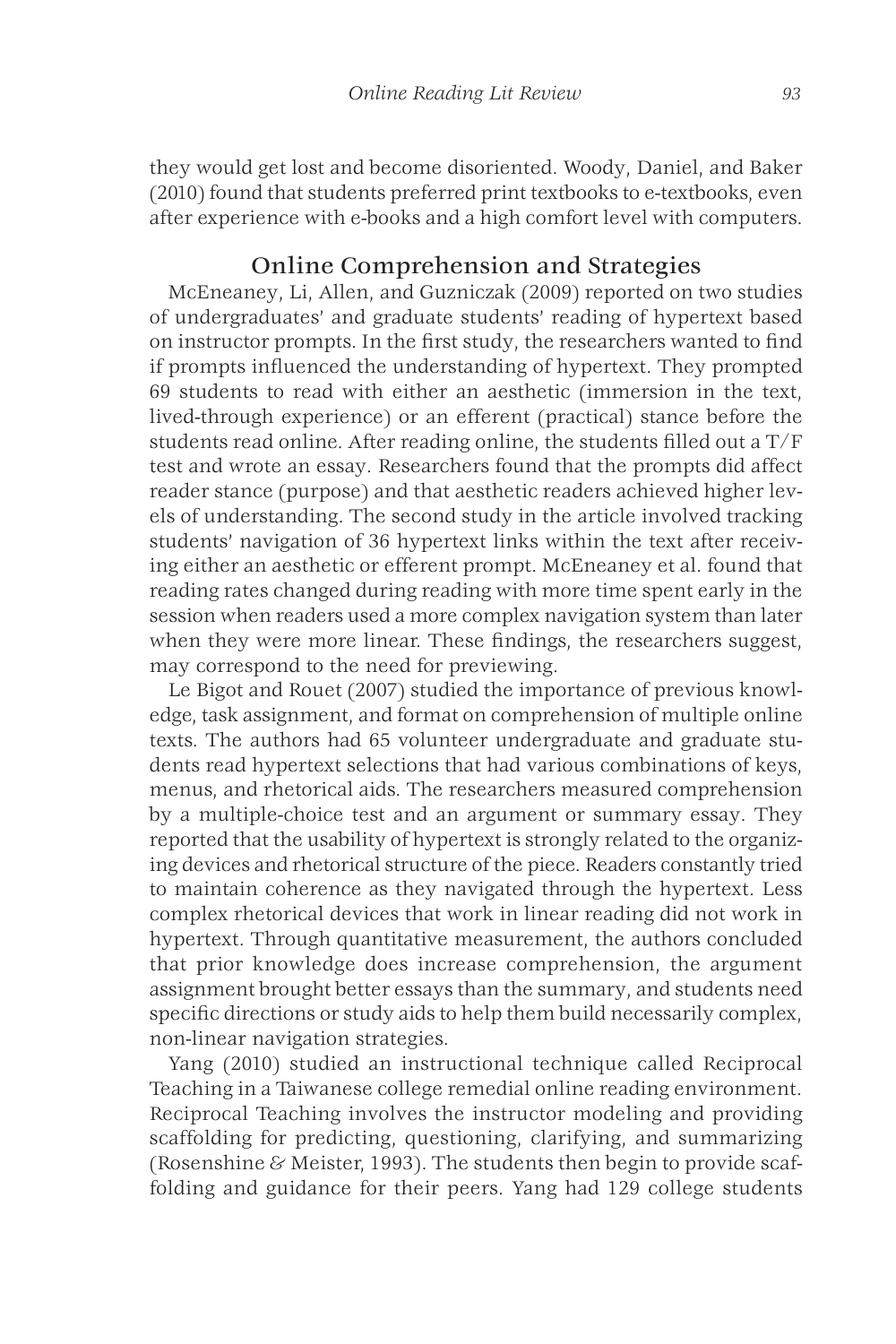follow this protocol online and qualitatively analyzed their reactions. From students' comments, Yang found annotation and questioning to be the most beneficial strategies.

Authors Johnson, Archibald, and Tenenbaum (2010) studied individual and social online annotation and whether these strategies improved comprehension, critical thinking, and meta-cognition. The researchers used HyLighter (www.hylighter.com), a program designed for group editing and annotating documents. The first study had 254 undergraduates use five different combinations of highlight and annotation guidance on five different articles, but not with group face-to-face discussion. Researchers found no improvement or harm in any combination of guidance. The second study  $(n = 267)$  used the same five combinations of guidance, but with small group face-to-face interaction about the readings and annotations. Researchers found improvement in comprehension and meta-cognition, but not critical thinking.

Hsieh and Dwyer (2009) examined online during-reading strategies and their effectiveness for different learning styles. They chose rereading, keyword, and question/answer as the three strategies to investigate. The selection of these three strategies came from the research of reading on paper, not online. Undergraduates from various disciplines  $(n = 169)$  answered a questionnaire to be identified as having either an external or internal locus of control learning style. Next, students were randomly assigned a strategy group and read a 2,000-word online selection about the physiology of the heart. Students then took four types of comprehension tests. Through quantitative measures, Hsieh and Dwyer found that learning style made no difference in comprehension. They also found that rereading made the biggest positive difference of the three strategies for comprehension.

Finally, Kauffman, Zhao, and Yang (2011) investigated if several types of online note taking and teacher-constructed self prompts improved college student online learning. Their two experiments suggested significant learning advantages with matrix-style note taking coupled with self prompts. The second most successful style of note taking was outlining, and the least successful was listing. Even without prompts, students who used matrix note taking fared better in testing than the other note takers.

## Problems with Academic Online Reading

From the preference studies reported in this article, students clearly prefer paper to online text at this point in our literacy history. The significant problems that students face when reading online may account for this strong preference. Here I address some of the practical problems that hamper students' online reading.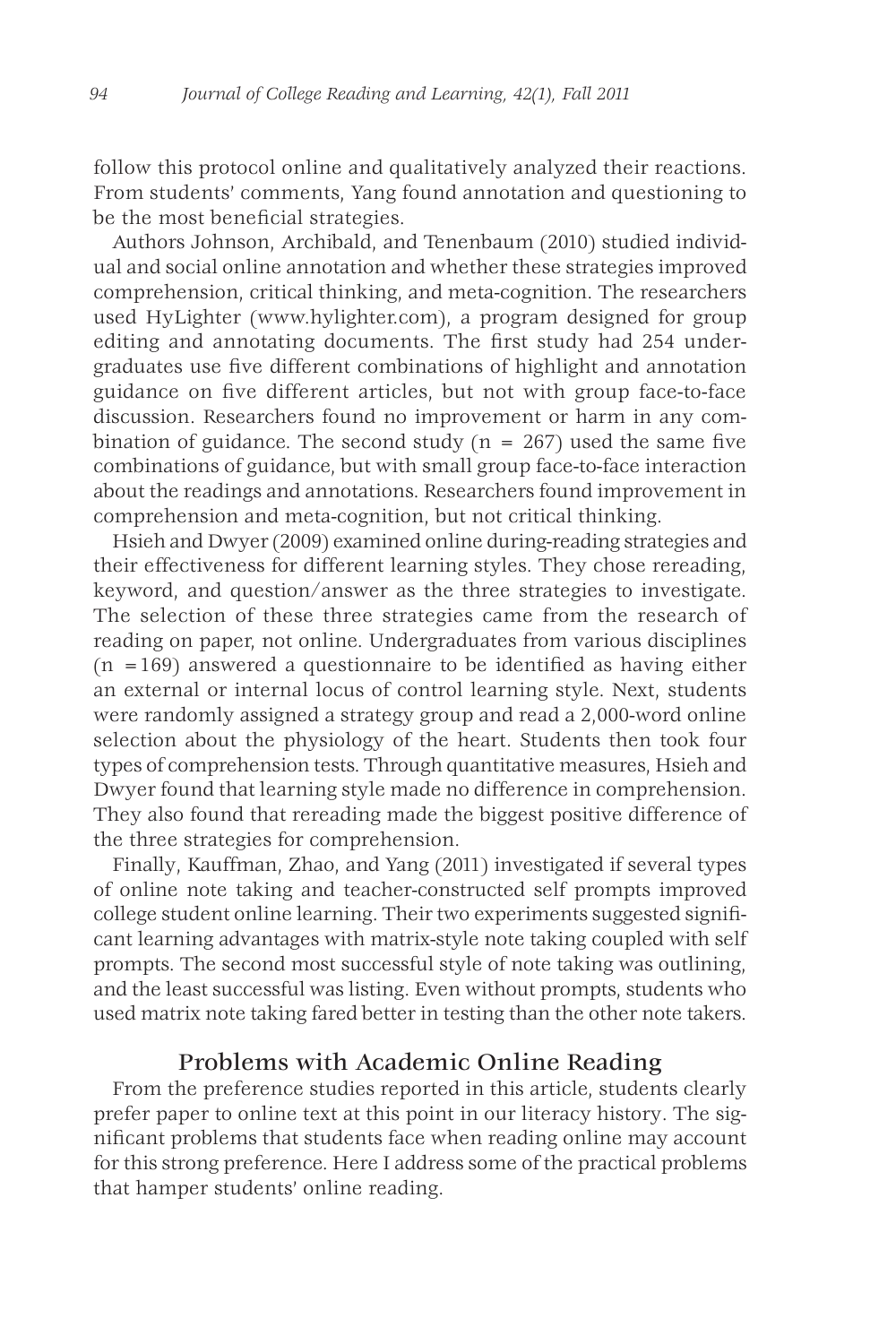As seen in Le Bigot and Rouet's (2007) comprehension study, the usability of hypertext may be related to how well online text is organized and its rhetorical devices or reading cues. Therefore, if online text with hypertext is difficult to navigate and understand, students will prefer paper, which they overwhelming do now. This difficulty with comprehension may be because writers of college e-textbooks and articles have not reached a point where they fully understand how to manipulate hypertext so that it is more easily comprehended and studied. As well, instructors often require students to read articles online that were written for paper, not screen. Articles might then seem long and difficult to study.

As students try to sort out the organization and important ideas while they read online, cognitive overload also may be a significant problem (Kauffman, Zhao, & Yang, 2011). Dealing with hypertext navigation, interactive graphics, eyestrain, strangeness of this type of reading, and lack of appropriate structural cues could all contribute to cognitive overload and discouragement. To add to student woes, researchers and practitioners don't yet agree on the most effective strategies to deal with any of these issues.

Larson (2007), a member of Microsoft's Advanced Reading Technologies team, related that it is not anyone's imagination we get tired while reading online. According to Larson, the font is a large part of it. Microsoft now has specific fonts developed for the screen, such as Cambria and Calibri, but these are not perfect. Because of pixel limitations, some letters are too pointy, too hazy, too thin, or too wide. The company is also working on screen resolution—pixel density, color-coding, and spacing—as well as screen portability. Liu (2005) also noted the reader fatigue problem, and Berg, Hoffman, and Dawson (2010) asserted "eyestrain and fatigue from reading on a computer for a prolonged time is perhaps the most common usability complaint among e-book users" (p. 519).

Probably one of the more surprising results of research—at least to students—is the strong evidence that electronic multitasking cannot be done well, but students continue to do it. Students are not able to read an online text and text to friends, listen to a lecture and text to friends, tweet and read, or any other type of media multitasking. Public Broadcasting System's show from *Frontline* titled "Digital Nation" (Rushcoff & Dretskin, 2011) demonstrated well that college students think they can multitask, but they actually cannot. Lauren, a student from Massachusetts Institute of Technology said, "I feel like the professors here do have to accept that we can multitask very well and that we do it at all times" (http://www.pbs.org/wgbh/pages/frontline/digitalnation/etc/script.html).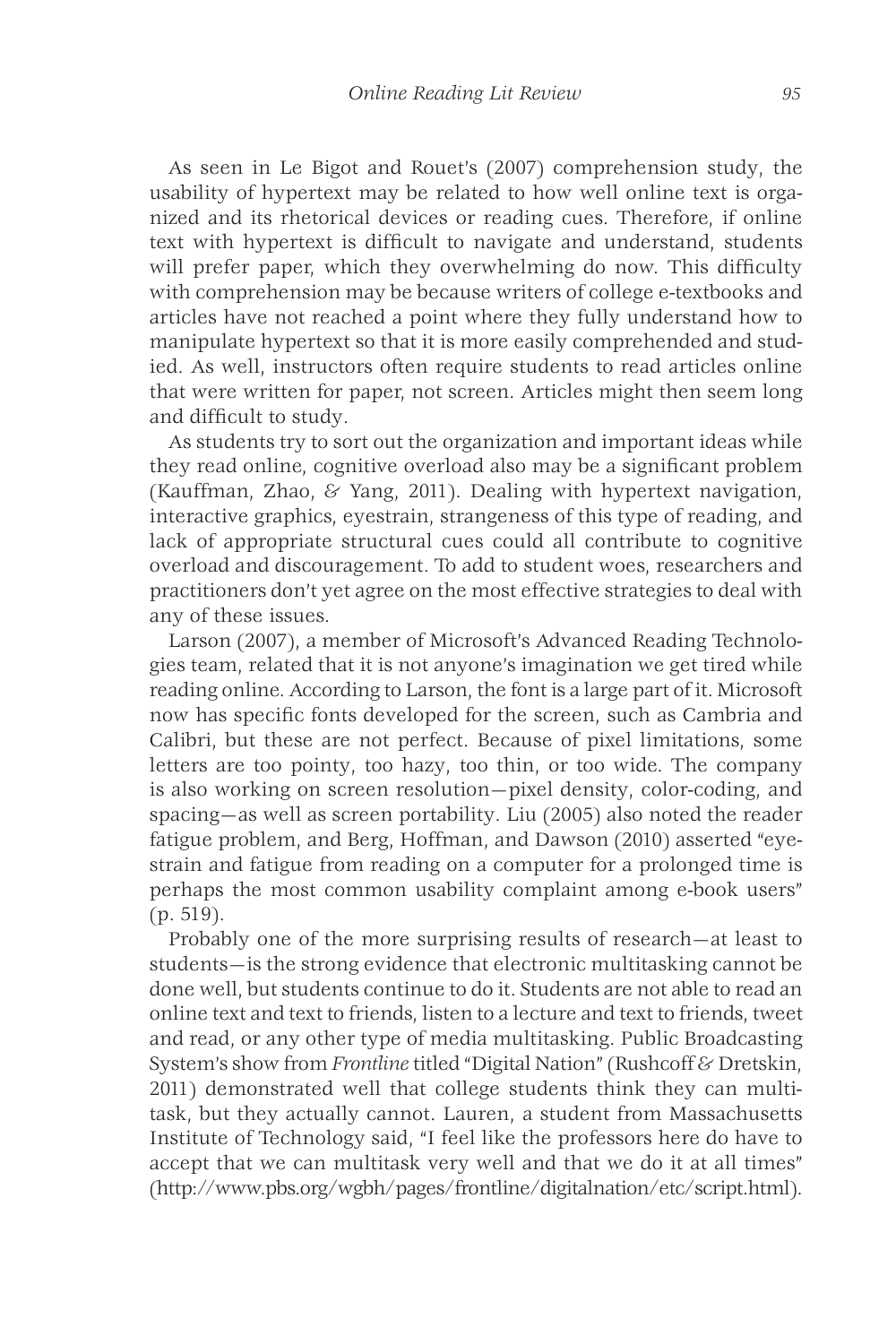However, Professor Clifford Nass of Stanford, who gets the same story from his students, has investigated whether students actually can multitask. He said in "Digital Nation" (Ruschcoff & Dretskin, 2011), "Virtually all multitaskers think they are brilliant at multitasking. And one of the big discoveries is, You know what? You're really lousy at it! It turns out multitaskers are terrible at every aspect of multitasking. They get distracted constantly. Their memory is very disorganized" (http://www.pbs.org/wgbh /pages/ frontline/digitalnation/etc/script.html). His research (Ophir, Nass, & Wagner, 2009) confirmed that heavy multitaskers cannot filter irrelevant stimuli like they think they can.

Fox, Rosen, and Crawford (2009) agreed with Nass. These researchers had 69 undergraduates who were highly experienced at instant messaging (IMing) participate in a study to see what the comprehension and grade effects are of IMing. In a laboratory experiment, the students were given the option of whether or not to continue IMing while reading a college-level reading passage on paper. Those who continued to IM while reading did more poorly on a comprehension test than those who did not. GPA was also negatively related to time on IM. Yet Bowman, Levine, Waite, and Gendron (2010) found that instant messaging while reading impacted the time to finish the task, but not test scores.

### Conclusion

If the future of reading and writing will be vastly different from what it is today (Bromley, 2010), college students' preferences and abilities will need to change to keep pace. Students still overwhelmingly prefer paper to screen when reading multiple pages of text. This preference may be due to current limitations of screen technology, unreadable text, cognitive overload, or a lifetime of reading this way. Whatever the reasons, today's college instructors and writers need to heed this clear preference when designing online course work and materials.

Existing comprehension studies of online reading and use of hypertext are varied and few. However, it is clear that the reading of hypertext is vastly different from reading on paper, and instructors must learn for themselves how to navigate non-linear readings of this type and identify predictable organizations, rhetorical devices, and patterns. Once these are identified, researchers and practitioners need to work together to discover what are the most effective strategies for reading online with and without hypertext. Variations of prompts, matrix notes, advanced organizers, previews, concept maps, and questions may be among the more important strategies for reading online.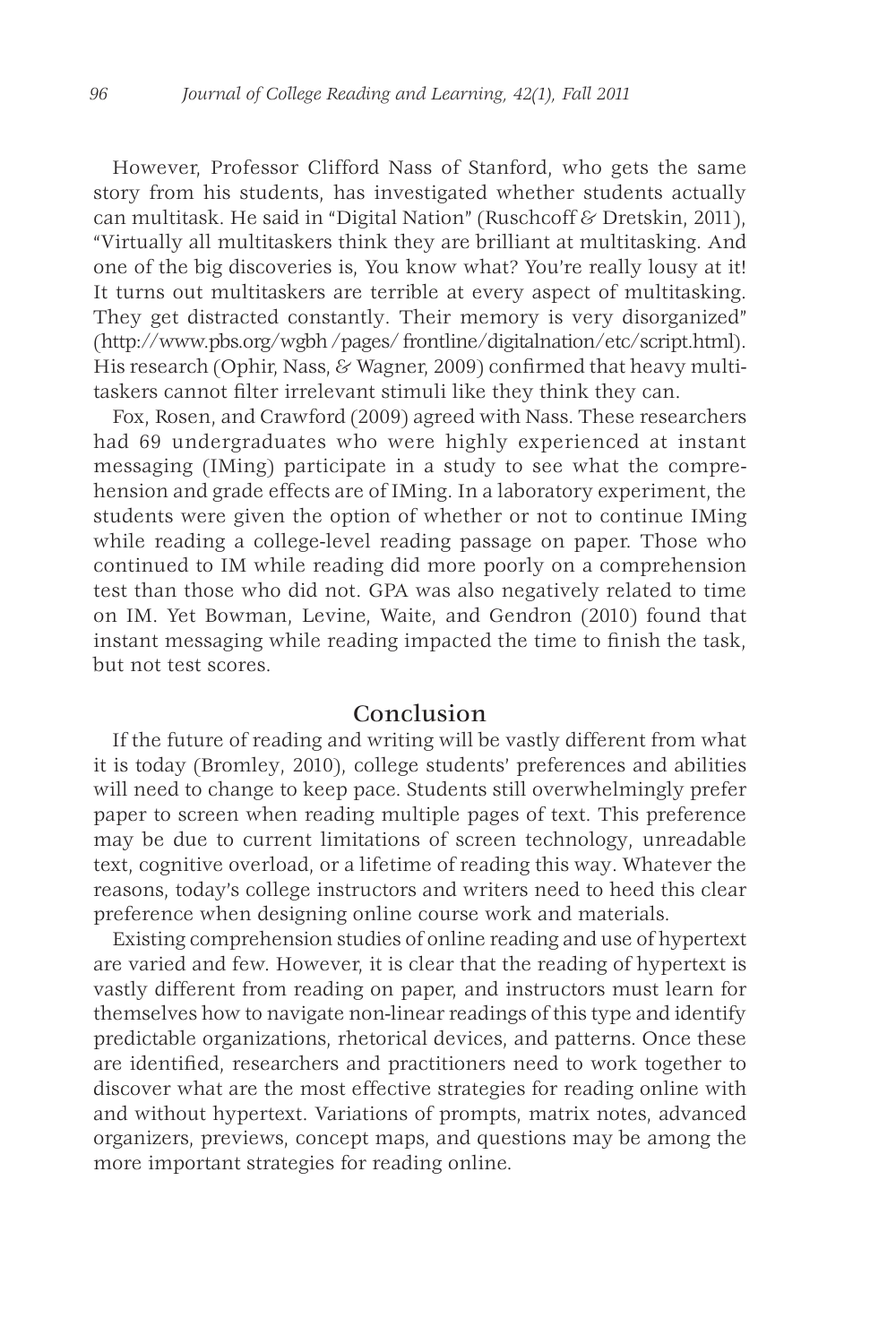There is little doubt that we are in a quickly changing digital world, and as researchers and practitioners of college reading, we need to know how to help our students succeed in it. As this review shows, the journey has just begun.

## References

- Berg, S. A., Hoffman, K., & Dawson, D. (2010). Not on the same page: Undergraduates' information retrieval in electronic and print books. *The Journal of Academic Librarianship*, *36*(6), 518-525.
- Bowman, L. L., Levine, L. E., Waite, B. M., & Gendron, M. (2010). Can students really multitask? An experimental study of instant messaging while reading. *Computers & Education*, *54*(4), 927-931. doi: 10.1016/j.compedu.2009. 09.024
- Bromley, K. (2010). Picture a world without pens, pencils, and paper: The unanticipated future of reading and writing. *Journal of College Reading and Learning, 41*(1), 97-108.
- Eshet-Alkalai, Y., & Amichai-Hamburger, Y. (2004). Experiments in digital literacy. *Cyberpsychology & Behavior, 7*(4), 421-429. doi:10.1089/10949310 41774613
- Eshet-Alkalai, Y., & Chajut, E. (2009). Changes over time in digital literacy. *Cyberpsychology & Behavior*, *12*(6), 713-715. doi:10.1089/cpb.2008.0264
- Fox, A. B., Rosen, J., & Crawford, M. (2009). Distractions, distractions: Does instant messaging affect college students' performance on a concurrent reading comprehension task? *Cyberpsychology & Behavior, 12*(1), 51-53. doi: 10.1089/cpb.208.0107
- Hamer, A. B., & McGrath, J. (2010, November). *On-screen vs. on-page reading strategies.*  Session conducted at the meeting of College Reading and Learning Association, Salt Lake City, UT.
- Hsieh, P-H, & Dwyer, F. (2009). The instructional effect of online reading strategies and learning styles on student academic achievement. *Educational Technology & Society*, *12*(2), 36-50.
- Ipri, T. (2010). Introducing transliteracy: What does it mean for academic libraries? *College & Research Library News, 71*(10), 532-3, 567.
- Johnson, T. E., Archibald, T. N., & Tenebaum, G. (2010). Individual and team annotation effects on students' reading comprehension, critical thinking, and meta-cognitive skills. *Computers in Human Behavior, 26*(6), 1496-1507. doi: 10.1016/j.chb.2010.05.014
- Kauffman, D. F., Zhao, R, & Yang, Y-S. (2011). Effects of online note taking formats and self-monitoring prompts on learning from online text: Using technology to enhance self-regulated learning*. Contemporary Educational Psychology*. Advance online publication. doi: 10.1016/j.cedpsych.2011.04.001
- Larson, K. (2007). The technology of text. *IEEE Spectrum, 44*(5), 26-31.
- Le Bigot, L., & Rouet, J-F. (2007). The impact of presentation format, task assignment, and prior knowledge on students' comprehension of multiple online documents*. Journal of Literacy Research*, *39*(4), 445-470. doi: 10.1080/10862960701675317